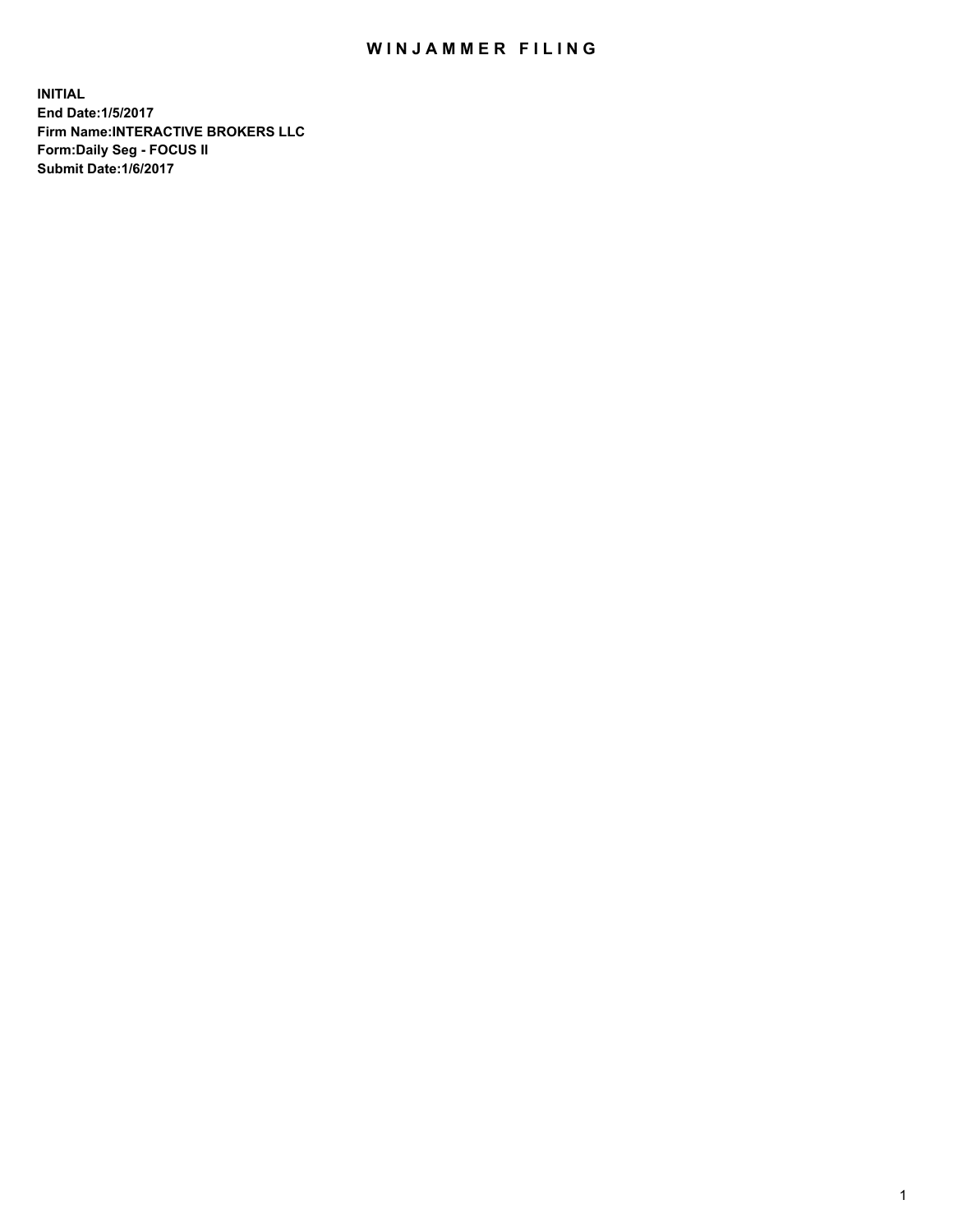## **INITIAL End Date:1/5/2017 Firm Name:INTERACTIVE BROKERS LLC Form:Daily Seg - FOCUS II Submit Date:1/6/2017 Daily Segregation - Cover Page**

| Name of Company<br><b>Contact Name</b><br><b>Contact Phone Number</b><br><b>Contact Email Address</b>                                                                                                                                                                                                                          | <b>INTERACTIVE BROKERS LLC</b><br>James Menicucci<br>203-618-8085<br>jmenicucci@interactivebrokers.c<br>om |
|--------------------------------------------------------------------------------------------------------------------------------------------------------------------------------------------------------------------------------------------------------------------------------------------------------------------------------|------------------------------------------------------------------------------------------------------------|
| FCM's Customer Segregated Funds Residual Interest Target (choose one):<br>a. Minimum dollar amount: ; or<br>b. Minimum percentage of customer segregated funds required:% ; or<br>c. Dollar amount range between: and; or<br>d. Percentage range of customer segregated funds required between:% and%.                         | $\overline{\mathbf{0}}$<br>0<br>155,000,000 245,000,000<br>0 <sub>0</sub>                                  |
| FCM's Customer Secured Amount Funds Residual Interest Target (choose one):<br>a. Minimum dollar amount: ; or<br>b. Minimum percentage of customer secured funds required:%; or<br>c. Dollar amount range between: and; or<br>d. Percentage range of customer secured funds required between: % and %.                          | $\overline{\mathbf{0}}$<br>0<br>80,000,000 120,000,000<br>0 <sub>0</sub>                                   |
| FCM's Cleared Swaps Customer Collateral Residual Interest Target (choose one):<br>a. Minimum dollar amount: ; or<br>b. Minimum percentage of cleared swaps customer collateral required:% ; or<br>c. Dollar amount range between: and; or<br>d. Percentage range of cleared swaps customer collateral required between:% and%. | $\overline{\mathbf{0}}$<br>$\underline{\mathbf{0}}$<br>0 <sub>0</sub><br>0 <sub>0</sub>                    |

Attach supporting documents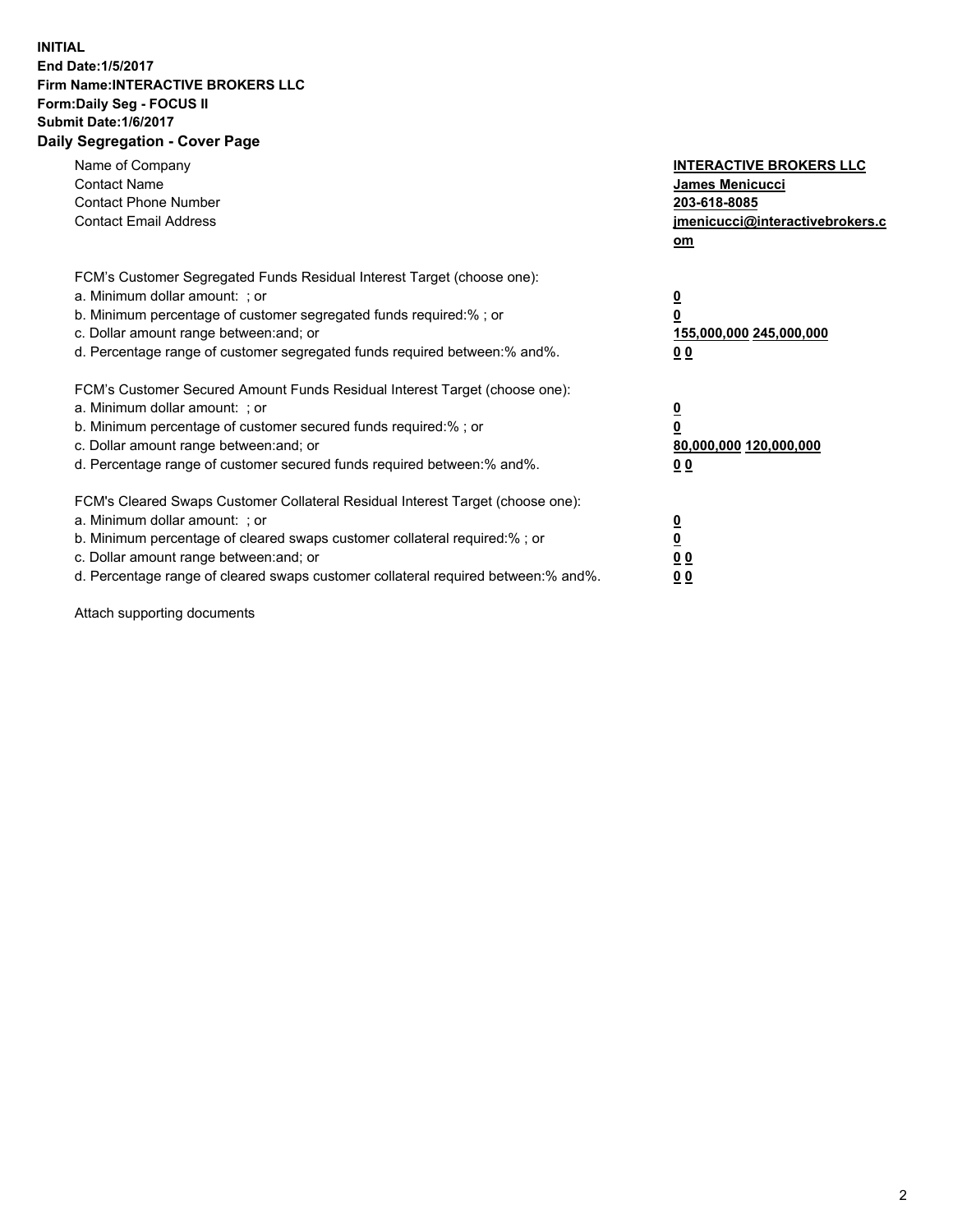## **INITIAL End Date:1/5/2017 Firm Name:INTERACTIVE BROKERS LLC Form:Daily Seg - FOCUS II Submit Date:1/6/2017 Daily Segregation - Secured Amounts**

|     | Daily Ocglegation - Occuled Amounts                                                                        |                                  |
|-----|------------------------------------------------------------------------------------------------------------|----------------------------------|
|     | Foreign Futures and Foreign Options Secured Amounts                                                        |                                  |
|     | Amount required to be set aside pursuant to law, rule or regulation of a foreign                           | $0$ [7305]                       |
|     | government or a rule of a self-regulatory organization authorized thereunder                               |                                  |
| 1.  | Net ledger balance - Foreign Futures and Foreign Option Trading - All Customers                            |                                  |
|     | A. Cash                                                                                                    | 358,442,933 [7315]               |
|     | B. Securities (at market)                                                                                  | $0$ [7317]                       |
| 2.  | Net unrealized profit (loss) in open futures contracts traded on a foreign board of trade                  | 10,879,094 [7325]                |
| 3.  | Exchange traded options                                                                                    |                                  |
|     | a. Market value of open option contracts purchased on a foreign board of trade                             | 219,284 [7335]                   |
|     | b. Market value of open contracts granted (sold) on a foreign board of trade                               | -24,997 [7337]                   |
| 4.  | Net equity (deficit) (add lines 1. 2. and 3.)                                                              | 369,516,314 [7345]               |
| 5.  | Account liquidating to a deficit and account with a debit balances - gross amount                          | 70,872 [7351]                    |
|     | Less: amount offset by customer owned securities                                                           | 0 [7352] 70,872 [7354]           |
| 6.  | Amount required to be set aside as the secured amount - Net Liquidating Equity                             | 369,587,186 [7355]               |
|     | Method (add lines 4 and 5)                                                                                 |                                  |
| 7.  | Greater of amount required to be set aside pursuant to foreign jurisdiction (above) or line                | 369,587,186 [7360]               |
|     | 6.                                                                                                         |                                  |
|     | FUNDS DEPOSITED IN SEPARATE REGULATION 30.7 ACCOUNTS                                                       |                                  |
| 1.  | Cash in banks                                                                                              |                                  |
|     | A. Banks located in the United States                                                                      | 12,900,000 [7500]                |
|     | B. Other banks qualified under Regulation 30.7                                                             | 0 [7520] 12,900,000 [7530]       |
| 2.  | Securities                                                                                                 |                                  |
|     | A. In safekeeping with banks located in the United States                                                  | 399,015,498 [7540]               |
|     | B. In safekeeping with other banks qualified under Regulation 30.7                                         | 0 [7560] 399,015,498 [7570]      |
| 3.  | Equities with registered futures commission merchants                                                      |                                  |
|     | A. Cash                                                                                                    | $0$ [7580]                       |
|     | <b>B.</b> Securities                                                                                       | $0$ [7590]                       |
|     | C. Unrealized gain (loss) on open futures contracts                                                        | $0$ [7600]                       |
|     | D. Value of long option contracts                                                                          | $0$ [7610]                       |
|     | E. Value of short option contracts                                                                         | 0 [7615] 0 [7620]                |
| 4.  | Amounts held by clearing organizations of foreign boards of trade                                          |                                  |
|     | A. Cash                                                                                                    | $0$ [7640]                       |
|     | <b>B.</b> Securities                                                                                       | $0$ [7650]                       |
|     | C. Amount due to (from) clearing organization - daily variation                                            | $0$ [7660]                       |
|     | D. Value of long option contracts                                                                          | $0$ [7670]                       |
|     | E. Value of short option contracts                                                                         | 0 [7675] 0 [7680]                |
| 5.  | Amounts held by members of foreign boards of trade                                                         |                                  |
|     | A. Cash                                                                                                    | 63,703,944 [7700]                |
|     | <b>B.</b> Securities                                                                                       | $0$ [7710]                       |
|     | C. Unrealized gain (loss) on open futures contracts                                                        | 4,666,509 [7720]                 |
|     | D. Value of long option contracts                                                                          | 219,284 [7730]                   |
|     | E. Value of short option contracts                                                                         | -24,997 [7735] 68,564,740 [7740] |
| 6.  | Amounts with other depositories designated by a foreign board of trade                                     | 0 [7760]                         |
| 7.  | Segregated funds on hand                                                                                   | $0$ [7765]                       |
| 8.  | Total funds in separate section 30.7 accounts                                                              | 480,480,238 [7770]               |
| 9.  | Excess (deficiency) Set Aside for Secured Amount (subtract line 7 Secured Statement<br>Page 1 from Line 8) | 110,893,052 [7380]               |
| 10. | Management Target Amount for Excess funds in separate section 30.7 accounts                                | 80,000,000 [7780]                |
| 11. | Excess (deficiency) funds in separate 30.7 accounts over (under) Management Target                         | 30,893,052 [7785]                |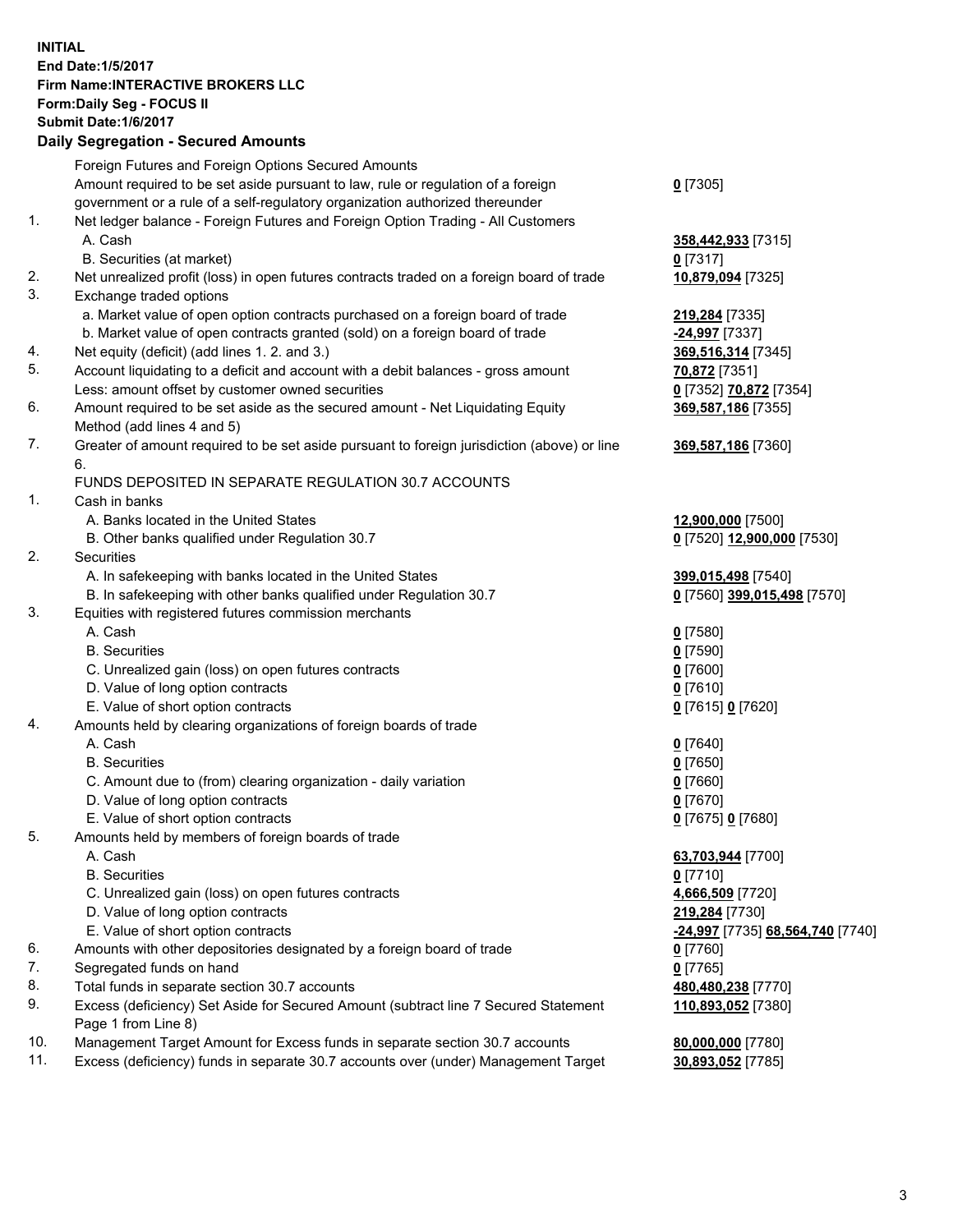**INITIAL End Date:1/5/2017 Firm Name:INTERACTIVE BROKERS LLC Form:Daily Seg - FOCUS II Submit Date:1/6/2017 Daily Segregation - Segregation Statement** SEGREGATION REQUIREMENTS(Section 4d(2) of the CEAct) 1. Net ledger balance A. Cash **3,144,561,117** [7010] B. Securities (at market) **0** [7020] 2. Net unrealized profit (loss) in open futures contracts traded on a contract market **42,740,807** [7030] 3. Exchange traded options A. Add market value of open option contracts purchased on a contract market **111,956,944** [7032] B. Deduct market value of open option contracts granted (sold) on a contract market **-199,177,185** [7033] 4. Net equity (deficit) (add lines 1, 2 and 3) **3,100,081,683** [7040] 5. Accounts liquidating to a deficit and accounts with debit balances - gross amount **173,529** [7045] Less: amount offset by customer securities **0** [7047] **173,529** [7050] 6. Amount required to be segregated (add lines 4 and 5) **3,100,255,212** [7060] FUNDS IN SEGREGATED ACCOUNTS 7. Deposited in segregated funds bank accounts A. Cash **60,873,786** [7070] B. Securities representing investments of customers' funds (at market) **2,079,965,407** [7080] C. Securities held for particular customers or option customers in lieu of cash (at market) **0** [7090] 8. Margins on deposit with derivatives clearing organizations of contract markets A. Cash **15,844,258** [7100] B. Securities representing investments of customers' funds (at market) **1,291,494,199** [7110] C. Securities held for particular customers or option customers in lieu of cash (at market) **0** [7120] 9. Net settlement from (to) derivatives clearing organizations of contract markets **-1,968,433** [7130] 10. Exchange traded options A. Value of open long option contracts **111,937,773** [7132] B. Value of open short option contracts **-199,172,125** [7133] 11. Net equities with other FCMs A. Net liquidating equity **0** [7140] B. Securities representing investments of customers' funds (at market) **0** [7160] C. Securities held for particular customers or option customers in lieu of cash (at market) **0** [7170] 12. Segregated funds on hand **0** [7150] 13. Total amount in segregation (add lines 7 through 12) **3,358,974,865** [7180] 14. Excess (deficiency) funds in segregation (subtract line 6 from line 13) **258,719,653** [7190] 15. Management Target Amount for Excess funds in segregation **155,000,000** [7194] 16. Excess (deficiency) funds in segregation over (under) Management Target Amount **103,719,653** [7198]

Excess